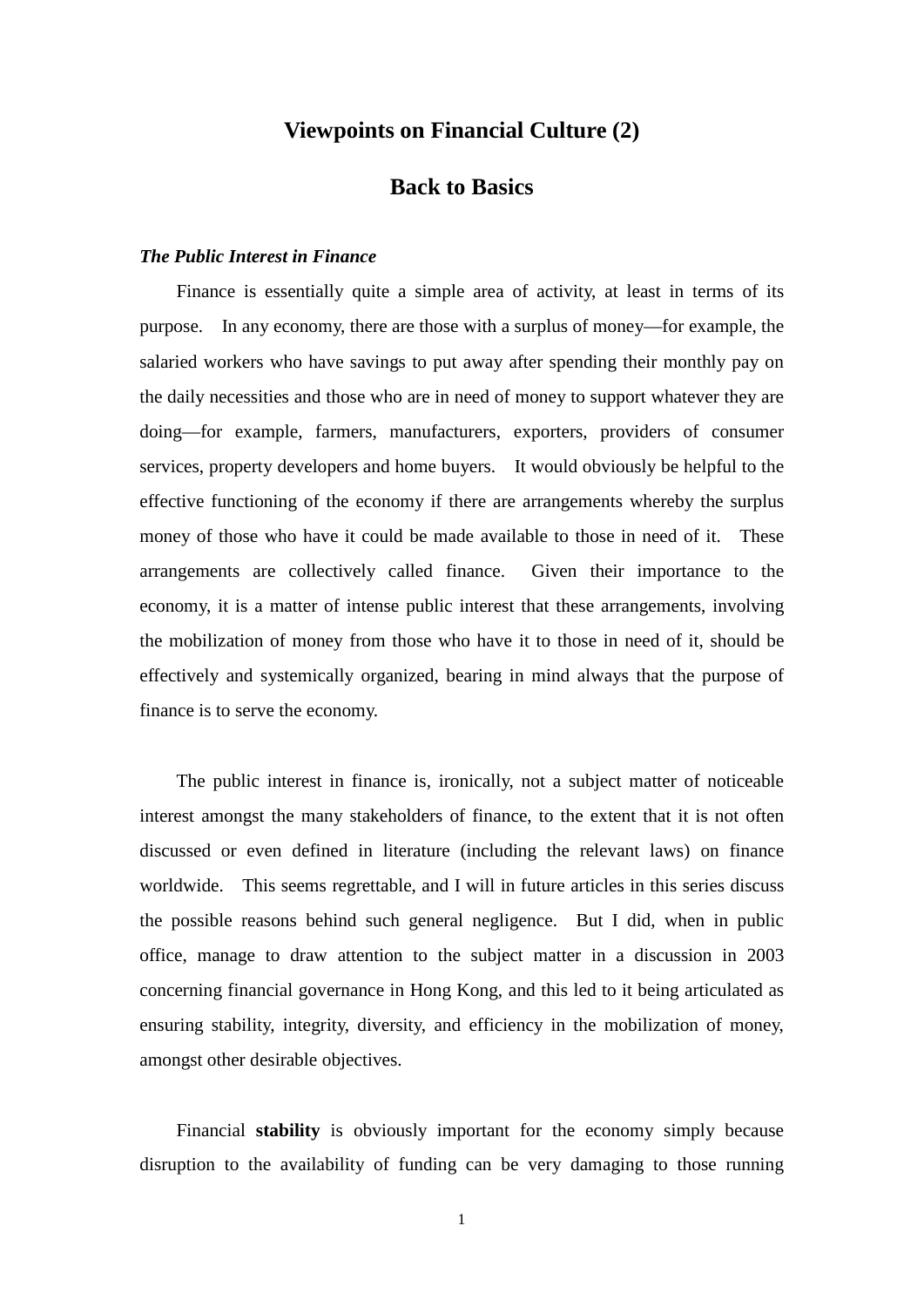businesses or paying mortgages; clearly those who are creditworthy should not all of a sudden be deprived of the use of money. The **integrity** of the financial system is essential for sustaining the confidence of users of the financial system, particularly depositors and investors, who obviously want their money to be repaid when they need it. **Diversity** in the mobilization of money provides users of the financial system with choices in accordance with their unique preferences and alternatives when the cost and benefit of those choices change for whatever reasons. And higher **efficiency** of the financial system enables those with surplus money to achieve a higher rate of return for their money and those in need of money a lower cost of funds than would otherwise be the case, in other words, a lower cost in the mobilization of money.

#### *Market-Based Approach*

To achieve effective mobilization of money, in terms of its sourcing, allocation, and use, a market-based financial system is generally considered to be desirable. A market-based system whereby money is priced and allocated to fund raisers in accordance with their creditworthiness and sourced from providers of funds in accordance with their risk appetite is considered to be of superior efficiency compared with other financial systems, for example, one in which money is allocated in accordance with the directives of government officials. Human nature is such that when money is involved, there would be greed and even extortion, amongst other undesirable intentions, and there is clearly a specific need, in a market-based financial system, to give users of financial services, particularly those who cannot be expected to be able to protect themselves, a suitable degree of protection. There is also the wider and undebatable responsibility for the financial authorities in any jurisdiction to protect and promote the (often undefined) public interest in finance.

The policy responsibilities of financial authorities, however, are also not always comprehensively and unambiguously articulated in the statutes of individual jurisdictions with their own financial systems. There are the common references to the need to protect depositors and investors, although increasingly financial stability is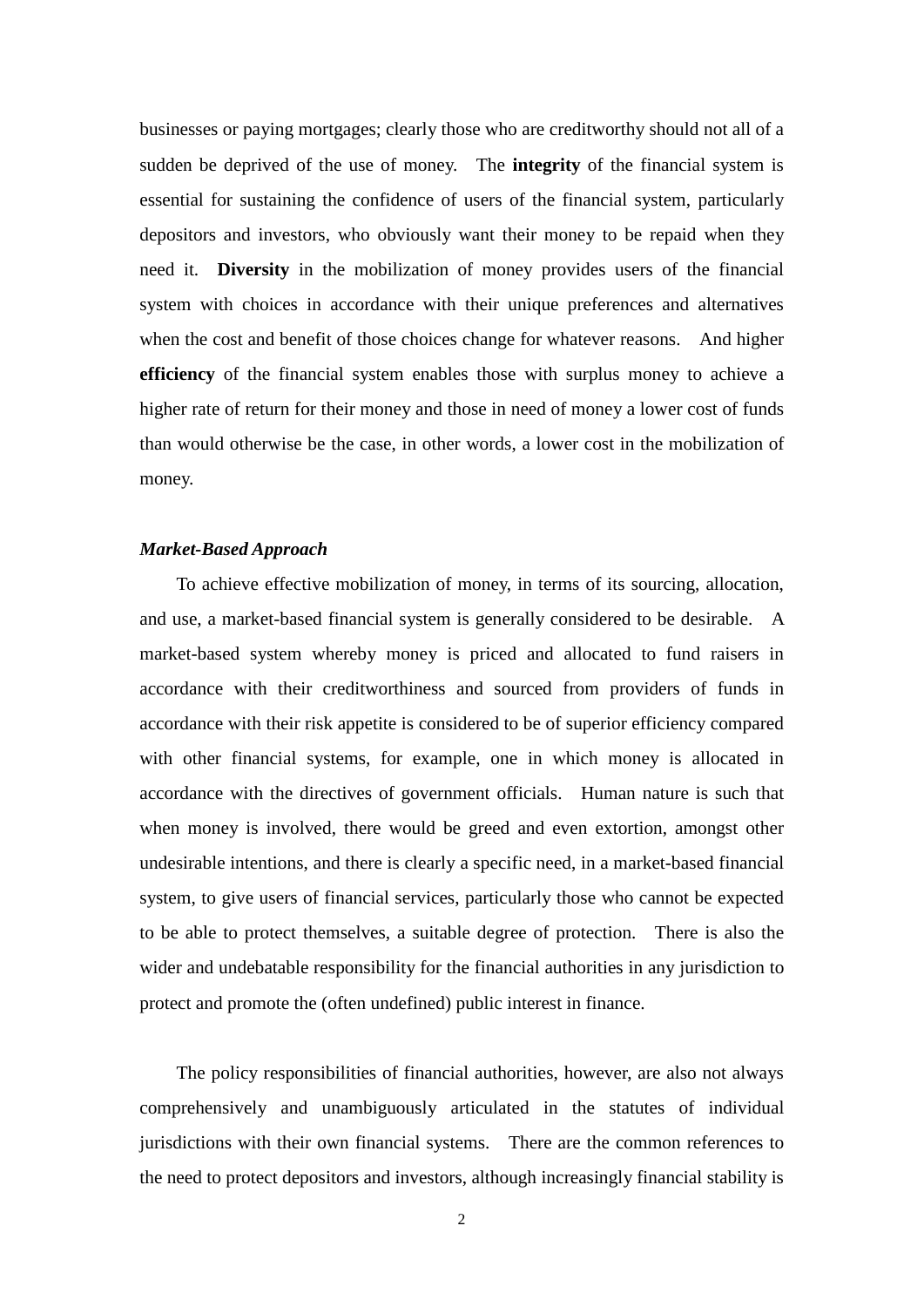becoming an additional feature, consequent upon the frequent occurrence of financial crises in recent years. There is also some confusion about where the responsibilities appropriately lie, at both the policy-making and operational levels, and how they should best be discharged. Perhaps this reflects the desire to leave matters as much to the market as possible, built upon the belief that the market will provide the best solution in the mobilization of money—a belief that should perhaps also pragmatically allow for the real possibility that markets can and do fail the public interest and for the taking of preventive and corrective action. It may also reflect political reality, characterized by the strong political influence of the finance industry on the governance of and policy-making in finance of any jurisdiction.

There is, nevertheless, consensus, whether or not the purpose is clearly defined in law, on the need for financial institutions to be supervised and financial markets to be regulated. And there are different institutional models on how such supervision and regulation are organized, notably the increasingly popular distinction between conduct regulation and prudential supervision of the finance industry, although there is less of a clear trend in the extent of involvement of the central bank responsible for the monetary system, which is inextricably linked to the financial system, in all this.

### *Risk Appetites and Profiles*

Those with surplus money would generally want, on the one hand, to keep it safely and in a form that can be used in times of need, and, on the other hand, to earn a handsome return on it. As financial advisors often tell them, in managing their surplus money, they need first to understand their own circumstances and then work out a strategy to achieve the right balance, specific to themselves, among risk, return, and liquidity. Furthermore, in respect of specific investment opportunities, it is often emphasized that the higher the expected return of investment, the higher the risk that the money is not returned in full or at all. Understandably, therefore, the risk appetites of those with surplus money differ. Some do not wish to take any risk at all, wanting the absolute comfort that their money is there, whatever happens. Others do not mind betting all or part of it on something that may earn them a fortune,